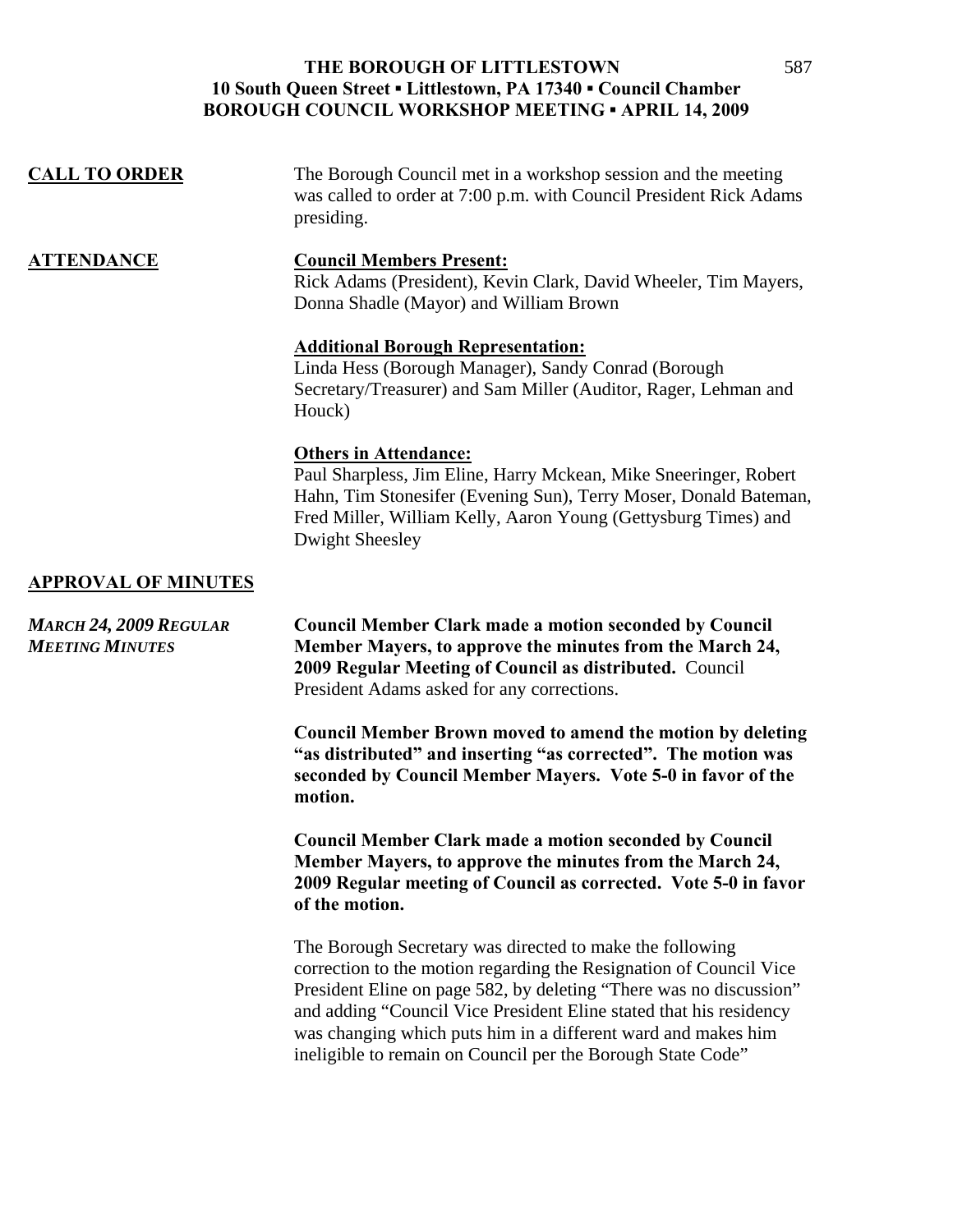## **DELEGATION**

| <b>SAM MILLER, RAGER, LEHMAN</b><br><b>AND HOUCK, AUDITORS</b>  | The Borough Auditor, Sam Miller with Rager, Lehman and Houck<br>reviewed the Borough of Littlestown, Basic Financial Statements<br>and Supplementary Information for the year ended December 31,<br>2008.                                                                                                                                                                                                                                                                      |
|-----------------------------------------------------------------|--------------------------------------------------------------------------------------------------------------------------------------------------------------------------------------------------------------------------------------------------------------------------------------------------------------------------------------------------------------------------------------------------------------------------------------------------------------------------------|
| <b>APPROVAL AND</b><br><b>PAYMENT OF BILLS</b>                  | <b>Council Member Clark made a motion seconded by</b><br>Council Member Brown, to approve the accounts payables for<br>accounts from the General, Swimming Pool, Water, Sewer and<br>Payroll Funds totaling \$34,473.35 for the dates of March 18,<br>2009 to March 31, 2009 and the Payroll disbursements for a total<br>of \$24,111.79 from the period of March 15, 2009 to March 28,<br>2009 whereas the combined total is \$58,585.14. Vote 5-0 in favor<br>of the motion. |
| <b>APPROVAL OF</b><br><b>REVENUE AND</b><br><b>EXPENDITURES</b> |                                                                                                                                                                                                                                                                                                                                                                                                                                                                                |
| <b>TREASURER'S REPORT</b>                                       | <b>Council Member Clark made a motion seconded by Council</b><br>Member Wheeler, to approve the Treasurer's Report for the<br>date period of March 1, 2009 and March 31, 2009 contingent<br>that the report cover page be corrected to reflect the date period<br>for reporting be March 1, 2009 to March 31, 2009. Vote 5-0 in<br>favor of the motion.                                                                                                                        |
| <b>FINANCIAL REPORT</b>                                         | <b>Council Member Clark made a motion seconded by Council</b><br>Member Mayers, to approve the Financial Report for April 14,<br>2009. Vote 5-0 in favor of the motion.                                                                                                                                                                                                                                                                                                        |
| <b>RESERVE SAVINGS REPORT</b>                                   | <b>Council Member Clark made a motion seconded by Council</b><br>Member Brown, to approve the Reserve Savings Account Report<br>contingent that the title of the report be changed to reflect the<br>date of April 14, 2009 instead of March 24, 2009. Vote 5-0 in<br>favor of the motion.                                                                                                                                                                                     |
| <b>NON-AGENDA</b>                                               |                                                                                                                                                                                                                                                                                                                                                                                                                                                                                |
| <b>APPOINTMENT TO COUNCIL</b><br><b>VICE PRESIDENT</b>          | <b>Council Member Brown made a motion seconded by Council</b><br>Member Mayers, to appoint Council Member Kevin Clark to the<br>position of Council Vice President. Vote: 5-0 in favor of the<br>motion.                                                                                                                                                                                                                                                                       |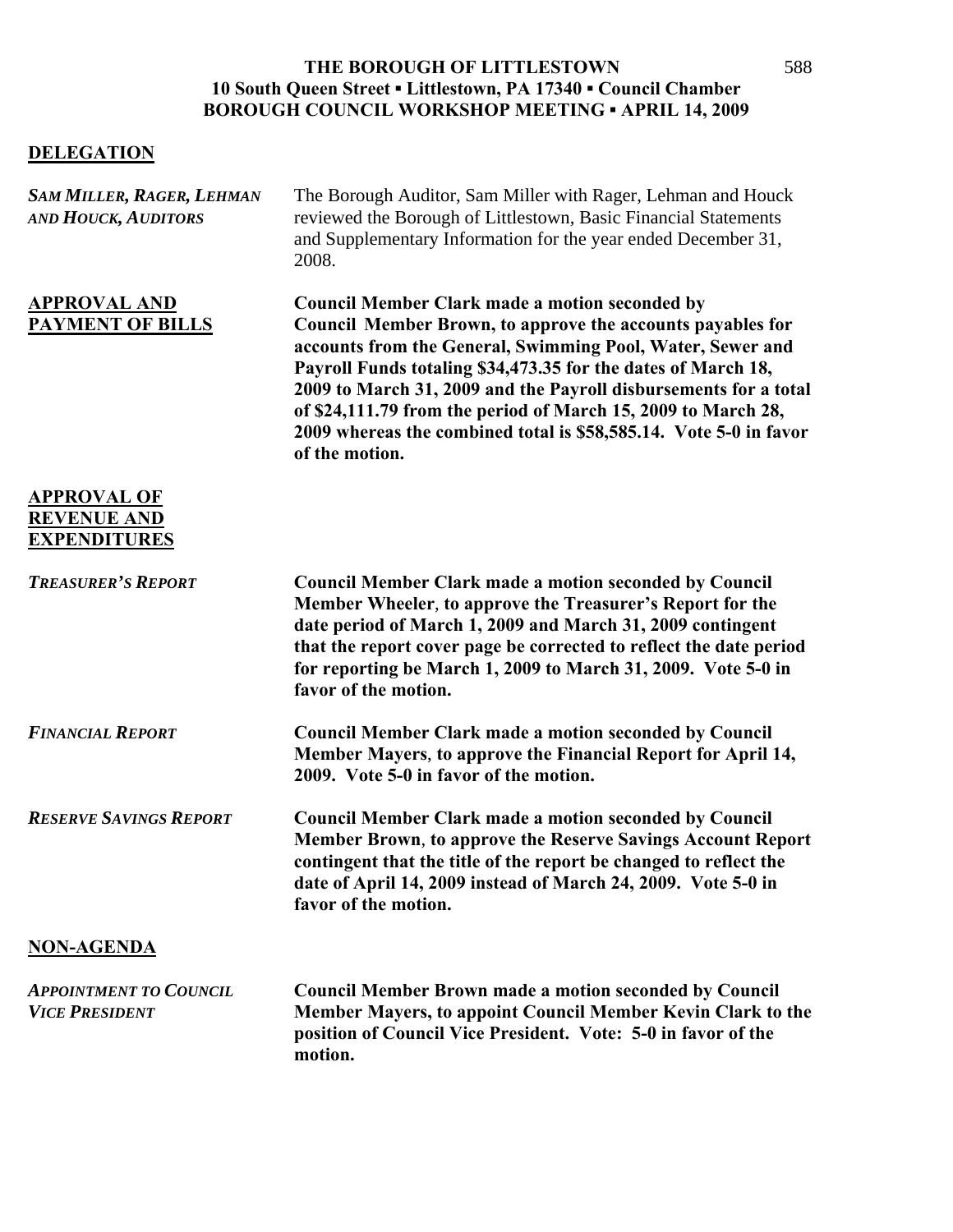## **UNFINISHED BUSINESS**

| <b>IDEA CONCERNING THE</b><br>TRANSFER OF 46 EAST KING ST. | A letter received from Mr. Kelley asking that a codicil be added to<br>the deed that the Fire Company must keep the Building intact until<br>such time as it submits complete building plans to the Council.                                                                                                                                                                                                                                                                                                                                               |
|------------------------------------------------------------|------------------------------------------------------------------------------------------------------------------------------------------------------------------------------------------------------------------------------------------------------------------------------------------------------------------------------------------------------------------------------------------------------------------------------------------------------------------------------------------------------------------------------------------------------------|
|                                                            | Council took no action on this request.                                                                                                                                                                                                                                                                                                                                                                                                                                                                                                                    |
| <b>BOROUGH OF LITTLESTOWN</b><br><b>GRANT ACTIVITY</b>     | Borough Manager Hess updated Council on her search for grants.                                                                                                                                                                                                                                                                                                                                                                                                                                                                                             |
| <b>NEW BUSINESS</b>                                        |                                                                                                                                                                                                                                                                                                                                                                                                                                                                                                                                                            |
| <b>APPROVAL OF THE 2008</b><br><b>REPORT</b>               | <b>Council Vice President Clark made a motion seconded by</b><br>Council Member Wheeler, to postpone any decision on the audit<br>report until all Council Members have a chance to review it<br>thoroughly.                                                                                                                                                                                                                                                                                                                                               |
|                                                            | <b>Council Member Wheeler moved to amend the motion by</b><br>inserting the words "the approval of the audit report is to be<br>placed on the April 28, 2009 regular meeting agenda of Council".<br><b>Council Member Brown seconded the amendment. Vote: 5-0 in</b><br>favor of the motion.                                                                                                                                                                                                                                                               |
|                                                            | <b>Council Vice President Clark made a motion seconded by</b><br>Council Member Wheeler, to postpone any decision on the audit<br>report until all Council Members have a chance to review it<br>thoroughly. The approval of the audit report is to be placed on<br>the April 28, 2009 regular meeting agenda of Council. Vote: 5-0<br>in favor of the motion.                                                                                                                                                                                             |
| <b>REQUEST FOR 5K RACE BY THE</b><br><b>YMCA</b>           | <b>Council Vice President Clark made a motion seconded by</b><br>Council Member Wheeler, to approve the request of the<br>Hanover Area Family YMCA to sponsor a 5K running/walking<br>race in the Borough of Littlestown contingent upon:<br>1) that volunteers will help with the setup, monitoring of<br>intersections and cleanup and;<br>2) that availability on the lower baseball and the softball fields<br>exists on August 1 <sup>st</sup> and;<br>3) proof of insurance is submitted to the Borough Office.<br>Vote: 5-0 in favor of the motion. |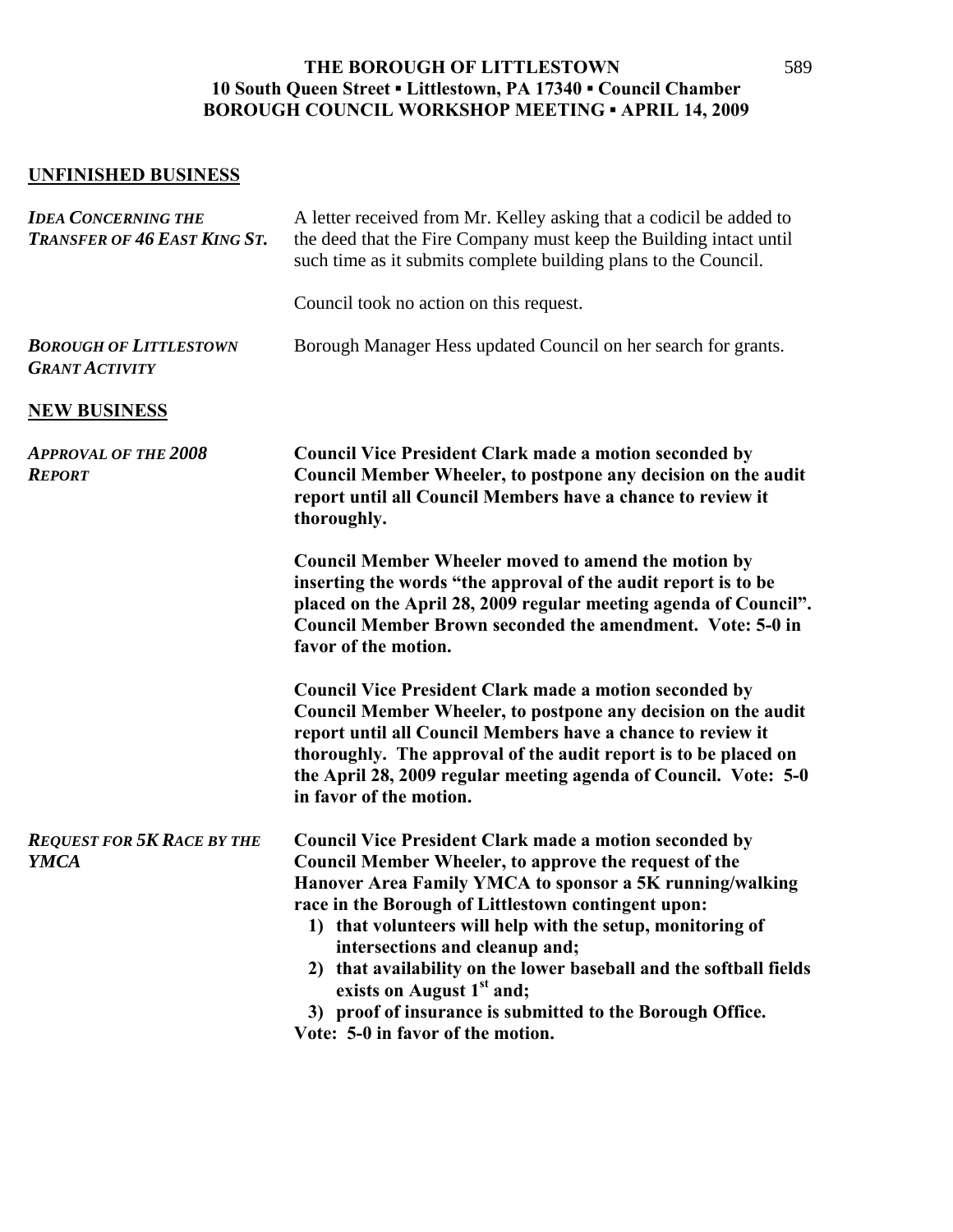| <b>APPROVAL TO APPLY FOR THE</b><br><b>JAG RECOVERY ACT GRANT</b><br><b>APPROVAL TO APPLY FOR THE</b><br><b>JAG RECOVERY ACT GRANT</b> | <b>Council Vice President Clark made a motion seconded by</b><br><b>Council Member Wheeler, to approve the Borough Manager to</b><br>apply for the Justice Assistance Grant Program through the<br>American Recovery Act of 2009 for the amount of \$18,150<br>whereby the stated grant amount would be applied towards the<br>upgrade of the Police Department Case Management Software<br>Solution, Informant and additional licenses to use the software.<br>Vote: 5-0 in favor of the motion.                                            |
|----------------------------------------------------------------------------------------------------------------------------------------|----------------------------------------------------------------------------------------------------------------------------------------------------------------------------------------------------------------------------------------------------------------------------------------------------------------------------------------------------------------------------------------------------------------------------------------------------------------------------------------------------------------------------------------------|
| <b>APPROVAL TO APPLY FOR THE</b><br><b>DCNR GRANT</b>                                                                                  | <b>Council Vice President Clark made a motion seconded by</b><br><b>Council Member Mayers, to approve either the Borough</b><br>Secretary or the Borough Manager to apply for the grant(s) to<br>the Pennsylvania Department of Conservation and Natural<br>Resources towards the purchase of water sliding boards for the<br>Littlestown Community Swimming Pool whereby the grant(s)<br>would pay for the approximate costs towards purchase and<br>installation between \$25,000.00 and \$50,000.00. Vote: 5-0 in<br>favor of the motion. |
| <b>APPROVAL OF 2009 SUMMER</b><br><b>HIRES</b>                                                                                         | <b>Council Vice President Clark made a motion seconded by</b><br><b>Council Member Brown, to approve the hiring of summer</b><br>applicants for the Community Park Recreational Facilities for<br>2009 and that said applicant list be attached to the official record<br>as mandated by the Borough Code in lieu of announcing each<br>name, position and rate of pay individually. Vote: 5-0 in favor of<br>the motion.                                                                                                                    |
| <b>PUBLIC COMMENT</b>                                                                                                                  |                                                                                                                                                                                                                                                                                                                                                                                                                                                                                                                                              |
| Mr. Donald Bateman                                                                                                                     | Mr. Donald Bateman is a potential candidate for the vacant<br>position on Council. Mr. Bateman attended the meeting this<br>evening to introduce himself and inform Council of his<br>qualifications to fill the position.                                                                                                                                                                                                                                                                                                                   |
| <b>ADJOURN</b>                                                                                                                         | <b>Council Member Wheeler made a MOTION, seconded by</b><br><b>Council Member Brown, to adjourn the Regular Meeting of</b><br>Council. Vote 5-0 in favor of the motion.                                                                                                                                                                                                                                                                                                                                                                      |

Council President Adams adjourned the meeting at 8:08 p.m.